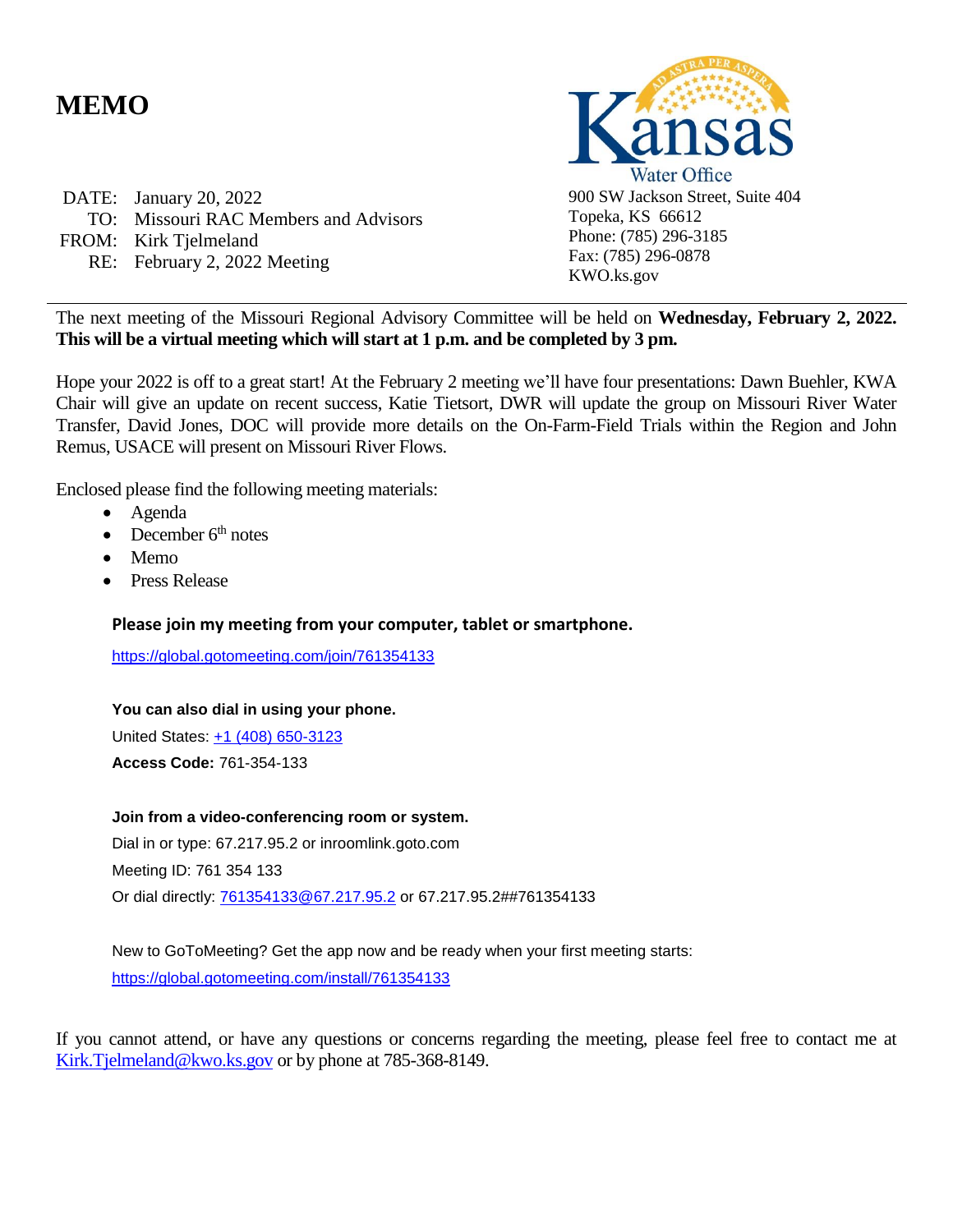### **MEETING AGENDA**

**DATE:** Wednesday, February 2, 2022

**TIME:** 1:00- 3:00 pm

**LOCATION:** Virtual

**II. RAC Business**

- a. Review of the December 6<sup>th</sup> meeting notes
- b. Review of Legislative Visits January 26<sup>th</sup>
- c. Review of KWA meeting January  $27<sup>th</sup>$
- d. MO River Subcommittee Report
- e. Ag Subcommittee Report
- f. Education Subcommittee Report
- **III. Presentation of Recent Successes – KWA Chair - Dawn Buehler**
- **IV. Update on Missouri River Water Transfer POC– Ground Water District No. 3 – Mark Rude**
- **V. On-Farm-Field Trial Activity – KDA-DOC - David Jones**
- **VI. Missouri River Flows – USACE – John Remus**
- **VII. Other Issues or Agency Updates**
- **VIII. Public Comments\***
- **IX. Upcoming Meetings:**
	- **a. KWA meeting, Location TBD, March 22 or April 20, 2022**
	- **b. Next Missouri RAC meeting (?)**
	- **c. Adjourn**

\*Public Comments are limited to 3-5 minutes and limited to issues related to regional goals, action plans or other water resource issues or concerns.

Meeting Info:

**Please join my meeting from your computer, tablet or smartphone.**  <https://global.gotomeeting.com/join/761354133>

**You can also dial in using your phone.** United States: [+1 \(408\) 650-3123](tel:+14086503123,,761354133) **Access Code:** 761-354-133

**Join from a video-conferencing room or system.** Dial in or type: 67.217.95.2 or inroomlink.goto.com Meeting ID: 761 354 133 Or dial directly: [761354133@67.217.95.2](mailto:761354133@67.217.95.2) or 67.217.95.2##761354133

New to GoToMeeting? Get the app now and be ready when your first meeting starts: <https://global.gotomeeting.com/install/761354133>



**AGENDA DETAILS**

**I. Welcome/Introductions**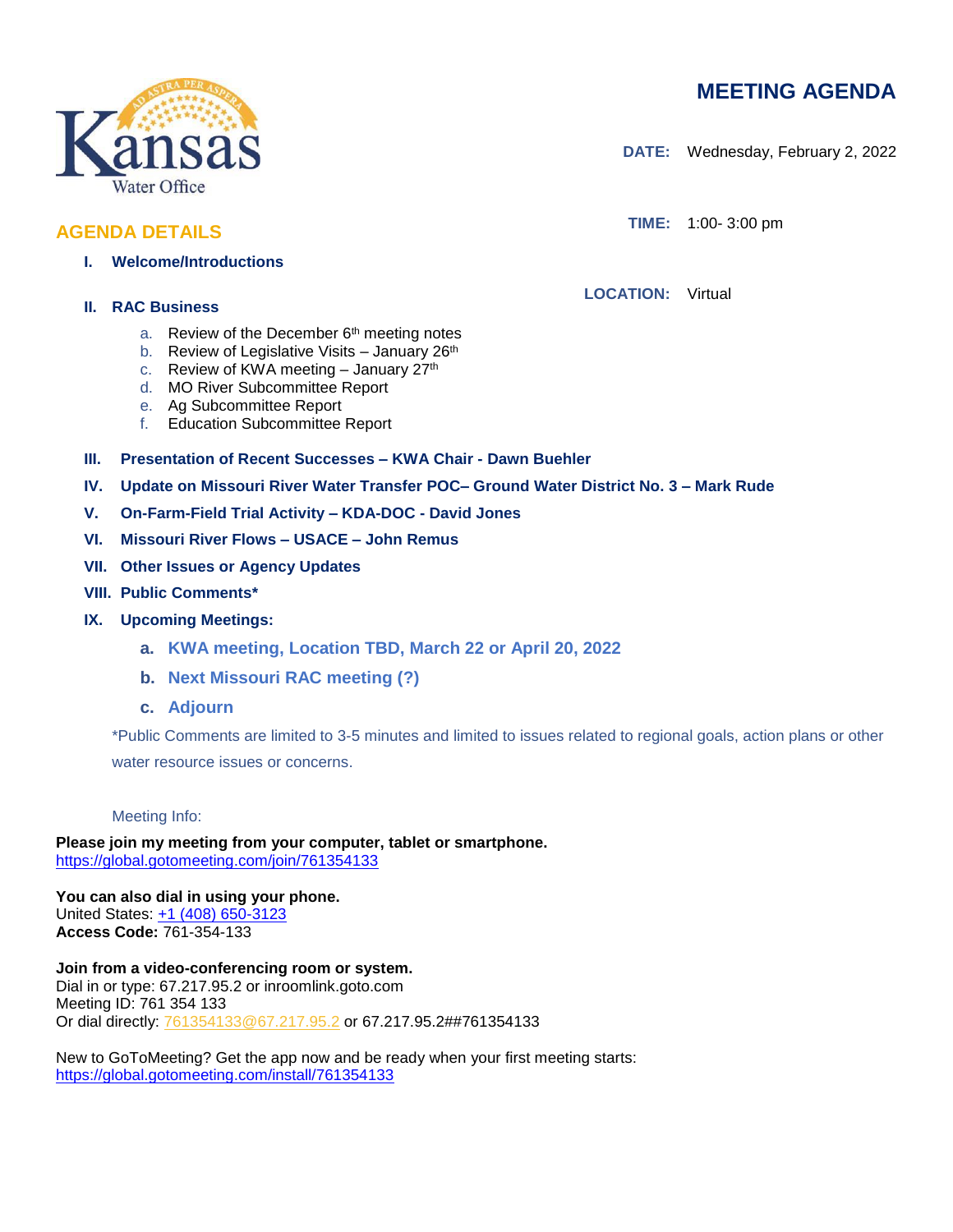

### **Missouri Regional Advisory Committee Meeting Monday, December 6, 2021, 1:00 pm Virtual Meeting**

#### **Members in Attendance:**

| <b>Name</b>           | <b>City</b>     | <b>Category</b>              | <b>Term</b> | <b>Present</b> |
|-----------------------|-----------------|------------------------------|-------------|----------------|
| Joel Mahnken (Chair)  | Leavenworth, KS | Public Water Supply (cc)     | 2025        | N <sub>0</sub> |
| Michelle Wirth (VC)   | Kansas City, KS | Public Water Supply 3        | 2025        | Yes            |
| John Bishop           | Atchison, KS    | Recreation                   | 2023        | Yes            |
| <b>Martin Simon</b>   | Atchison, KS    | At Large Public (cc)         | 2025        | N <sub>0</sub> |
| Mice Stec             | Atchison, KS    | Industry/Commerce (cc)       | 2023        | N <sub>0</sub> |
| Jeffrey Grossenbacher | Bern, KS        | Agriculture (cc)             | 2023        | N <sub>o</sub> |
| Chris Griffin         | Troy, KS        | <b>WRAPs</b>                 | 2025        | Yes            |
| Lisa Montgomery       | Reserve, KS     | Sac & Fox Nation of Missouri | 2023        | Yes            |
|                       |                 | in KS & NE                   |             |                |
| <b>Brett Neibling</b> | Highland, KS    | Agriculture 2                | 2023        | N <sub>o</sub> |
| Doug Allen            | Sabetha, KS     | Public Water Supply 2        | 2023        | Yes            |
| Vacant                |                 | Fish and Wildlife            | 2025        | N <sub>0</sub> |
| Vacant                |                 | <b>Agriculture Industry</b>  | 20251       | N <sub>0</sub> |

#### **Others in attendance:**

| Name                  | Representing     | Name               | Representing                  |
|-----------------------|------------------|--------------------|-------------------------------|
| <b>Brad Scott</b>     | City of Hiawatha | <b>Gary Satter</b> | <b>Glacial Hills RC&amp;D</b> |
| Don Whittemore        | <b>KGS</b>       | Geoff Bohling      | <b>KGS</b>                    |
| <b>Jud Kneuvean</b>   | <b>USACE</b>     | Mike Dulin         | <b>USACE</b>                  |
| <b>Katie Tietsort</b> | <b>KDA-DWR</b>   | Lauren Campbell    | <b>KWO</b>                    |
| Kirk Tjelmeland       | <b>KWO</b>       |                    |                               |

**I) Welcome/Introduction:** Chris started the meeting at 1:02 pm by thanking everyone for the opportunity to serve as the Chair and handed it over to Tj. He had a gift for Chris that will be delivered at later date. The new Chair, Joel Mahnken and Vice-chair, Michelle Wirth were introduced. Joel was not able to attend so Michelle ran the meeting with self-introductions of those on the GoTo meeting and there was no one calling in.

**a) Review of the December 1st Kansas Water Authority (KWA) meeting:** Tj provided this while displaying the [agenda](https://kwo.ks.gov/docs/default-source/kwa/kwa_meeting_materials_packet_120121.pdf?sfvrsn=e7ca8014_2) from the KWA meeting. High points from the meeting included the Water Marketing Contracts for three entities that Nate Westrup (KWO) covered, and the KWA approved entering into those contracts. Next on the agenda was the RAC Operations Committee with RAC membership. Some shuffling on the Missouri with Mike Stec taking the Industry/Commerce (cc) and Doug Allen (new member) taking the Public Water Supply (2). The Kansas Water Plan update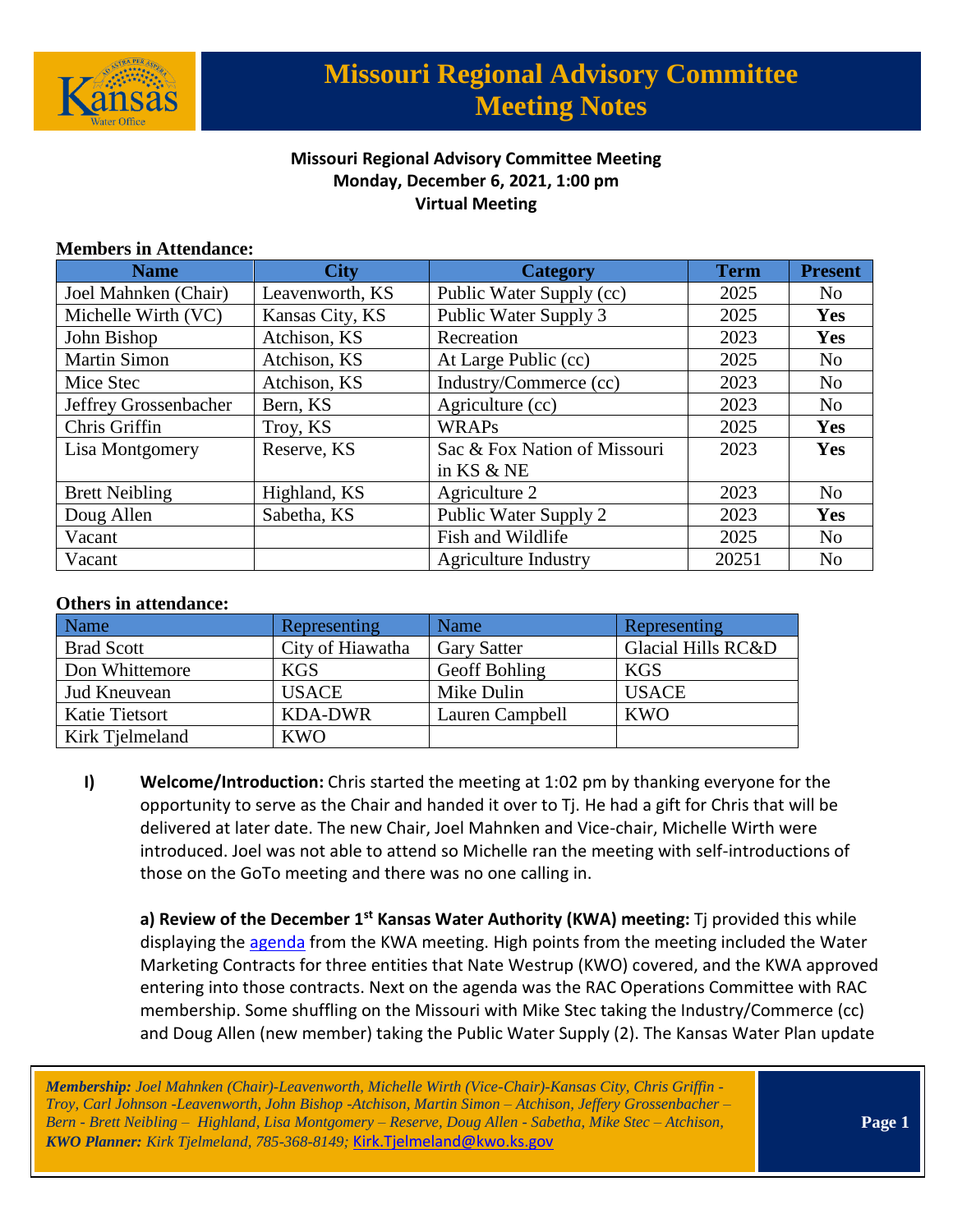

was next on the agenda with Matt Unruh covering this. There was only one public comment offered during the two Zoom meetings however there was a considerable number of comments for the written comment submission. He said it will take a bit to evaluate these and make needed modifications to the Kansas Water Plan. The Annual Report to the Governor and Legislatures was submitted in draft form to the KWA and will be modified to reflect additional comments from the KWA. Travis Sieve, KDHE, gave a report on delisting 39 miles on the Black Vermillion, great success story that has been in the works for years. Dawn mentioned the Legislative Visits on January 26 and the KWA meeting on January 27<sup>th</sup> along with other KWA meeting dates: April 20, June 22, August 17, October 19 and December 14, 2022.

#### **II) RAC Business:**

- **a. Review of August 3rd meeting notes:** Michelle (Vice-Chair) was managing the meeting in Joel's absence. Michelle asked if everyone had read the notes and if there were any edits or corrections. Hearing none, John moved the notes be approved as written and Carl seconded it. There was no additional discussion and the notes were approved unanimously.
- **b. Missouri River Subcommittee:** Michelle mentioned that with the drought conditions forecasted the northern portion of the river basin, Gavins Point releases are expected to be reduced to 12,000 cfs. The water suppliers along the river could struggle to pull water especially this winter with ice or ice flows. She mentioned that the Missouri River Recovery Implementation Committee (MRRIC) had their first in person meeting in some time working several issues, Fish Committee in particular.
- **c. Ag Subcommittee:** There was no one from the Ag Subcommittee present since the Kansas Farm Bureau (KFB) annual meeting was taking place. Michelle asked if Tj would contact one of the members and add a little about the conference to the notes.
- **d. Education Subcommittee:** John mentioned there hadn't been a statewide meeting for a bit. Chris added that Doniphan County is putting together six teams to compete for the first time in the Envirothon.
- **III)** Groundwater Project Update Kansas Geological Survey (KGS) : Geoff Bohling led this discussion with assistance from Don Whittemore and their PowerPoint can be viewed [here.](https://kwo.ks.gov/docs/default-source/regional-advisory-committees/meeting-materials/missouri-rac-presentations/kgs_mo-rac_12-06-21.pdf?sfvrsn=7fce8014_2) Geoff reminded everyone of the project objectives: establish a groundwater monitoring network and provide an improved estimate of safe yield while looking at regional groundwater quality. There are two wells with continuous water level monitoring with a third site identified. He displayed this on a regional map and then put those locations on a map showing depth to bedrock. With these relatively shallow wells, large rain events were indicated on the continuous monitoring graph. With the limited water level data since 2010 it is hard to draw conclusions; more information is necessary. Don took over the Nitrate portion of the presentation reminding everyone of the 10 mg/L Maximum Contaminant Level (MCL). He showed data from several wells in Nemaha County with the highest Nitrate being 4.6 mg/L, several wells from Doniphan County with Highland having a well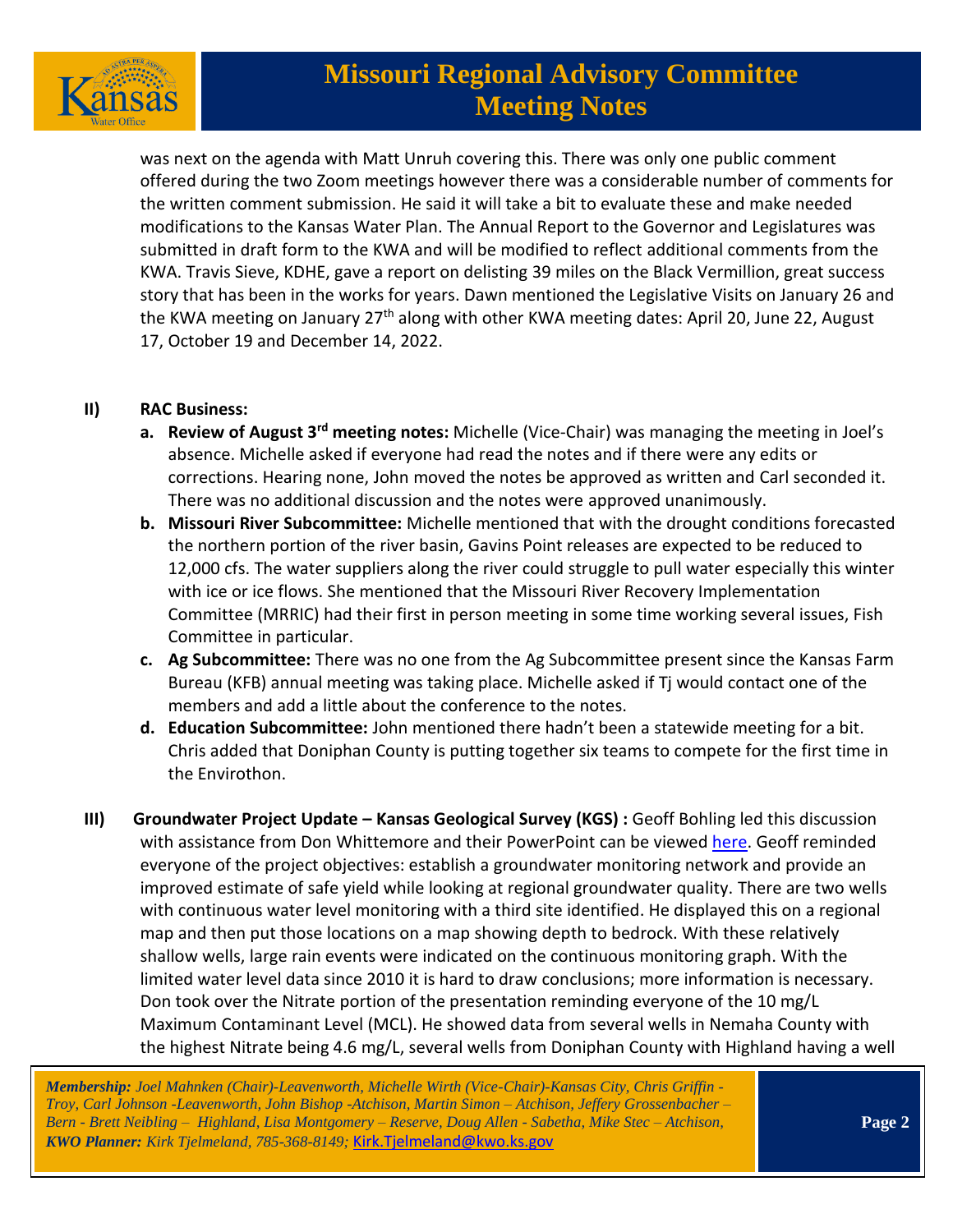

with a Nitrate level of 9.8 mg/L and finished with a slide showing several wells around Hiawatha all exceeding the MCL. Don went on to say that natural nitrate concentrations in Kansas aquifers are usually less than 3 mg/L and that the main sources of Nitrate-nitrogen exceeding 3 mg/L is animal waste or fertilizers. Using chloride concentrations to explain his reasoning. Geoff finished off the program talking about the [website](https://www.kgs.ku.edu/Hydro/Missouri/index.html) for the project. Data for the individual wells is available by clicking on the  $x'$ s on the map. In the next couple months, they hope to install new monitoring well northeast of Hiawatha, look for additional well locations, complete analysis of drillers' logs and update the website.

- **IV) Update on Levee Rebuild – USACE:** Jud Kneuvean led this discussion with assistance from Mike Dulin and a PowerPoint that is located [here.](https://kwo.ks.gov/docs/default-source/regional-advisory-committees/meeting-materials/missouri-rac-presentations/usace_mo-rac-6december2021.pdf?sfvrsn=15ce8014_2) He said the levees along the Missouri River on the Kansas side had all been closed and the Rushville-Sugar Lake levee on the Missouri side had been closed as well. With completion expected in early spring once the planting window opens. Jud moved on to the Annual Operating Plan (AOP) stating the weather is expected to be warmer in the norther part of the basin and precipitation models show no clear conclusion for wetter or dryer than normal with the La Nina weather pattern. Reservoir storage in the 6 mainstem reservoirs is already in the Carryover Multiple Use zone; navigation season was shortened and releases from Gavins Point will be reduced to 12,000 cfs probably tomorrow. The current reservoir elevations are similar to the 2012 levels at this time of year. The estimated runoff for 2021 is 14.8 million acre-feet (MAF) and the average annual runoff is 25.8 MAF. Mainstem reservoir storage checks will be used to evaluate the 2022 navigation season. Water available for navigation will likely fall below full service. Jud mentioned lots of structure damage that has occurred along the river which is not allowing the channel to function correctly. Michelle mentioned that water utilities along the River are concerned about the low winter flows and icing. Jud said they will be keeping a close eye on this. Chris asked about the levee project at Elwood and if the borrow area was the native grass and Mike said he would talk to the Project Manager and get back with her.
	- **V) Cover Crop Coach Program – Glacial Hills RC&D:** Gary Satter led this discussion while showing a PowerPoint presentation located [here.](https://kwo.ks.gov/docs/default-source/regional-advisory-committees/meeting-materials/missouri-rac-presentations/rc-d_farmer-to-farmer-network_120621.pdf?sfvrsn=62ce8014_2) This program is made possible by a \$750,000 EPA grant that the Kansas Department of Health and Environment (KDHE) was awarded and will be administered by the Glacial Hills Resource Conservation & Development (RC&D). The goal of the program is to reduce the amount of nutrients leaving some targeted watersheds in northeast, northcentral, southeast and south-central Kansas. The program was launched in August of 2021 and will run through December 31, 2024. The program has 10 coaches who will provide one on one assistance to 5 producers per year for the next three years for a total of 150 producers being educated on soil health practices. Providing these producers with customized plans that will work for them will improving soil health and hopefully the producers bottom line. Gary said this will create a network of producers that can lean on each other while making fundamental changes. Chris added that the local coaches have been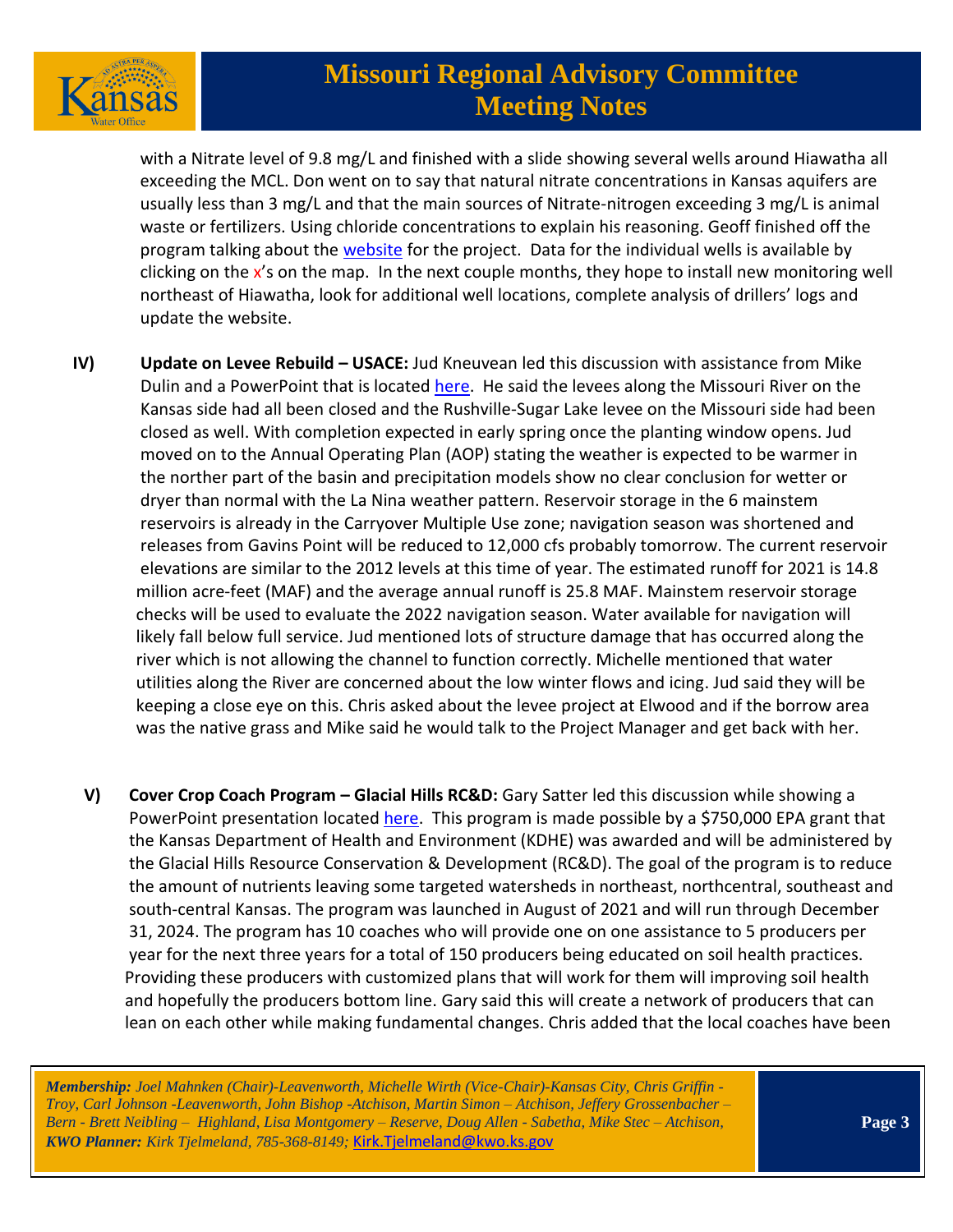

a great help in securing contracts for nearly \$200,000 worth of cover crops. The local coaches are; Nick Johnson and Kole McCauley.

- **IV) RAC Membership - KWO:** Tj led this discussion welcoming our new member Doug Allen from Sabetha filling the Public Water Supply (2) category. For those members that couldn't attend the RAC member orientation offered on November 29<sup>th</sup> the PowerPoint and recording can be found [here.](https://kwo.ks.gov/about-the-kwo/regional-advisory-committees) There are still two open positions on the RAC: Agriculture Industry and Fish & Wildlife both of which are none core categories. If we find a good person to be part of the RAC these categories can be changes. Please contact Tj if you have someone that might be interested in being part of the RAC.
- **V) Other Issues or Agency Updates:** Katie Tietsort, KDA-DWR, mentioned that it is water use reporting time and they had added a new employee. Lisa Ratcliff is that new employee and will be working in the Missouri Regional Planning Area. Chris let the group know that the on-farm field trial funded by the Division of Conservation, is under way looking at the 12% rule on terraces in Doniphan County.
- **VI) Public Comments:** There were none.
- **VII) Messages to the Kansas Water Authority:** There were none.
- **VIII) Upcoming Meetings:**
	- **a.** KWA Meeting/Legislative visits, Topeka, January 26<sup>th</sup> & 27<sup>th</sup> members are encouraged to participate if their schedule allows
	- **b.** Next Missouri RAC meeting first couple weeks of February (TBD) in person/virtual?
	- **c.** Meeting was adjourned at 2:40 pm.